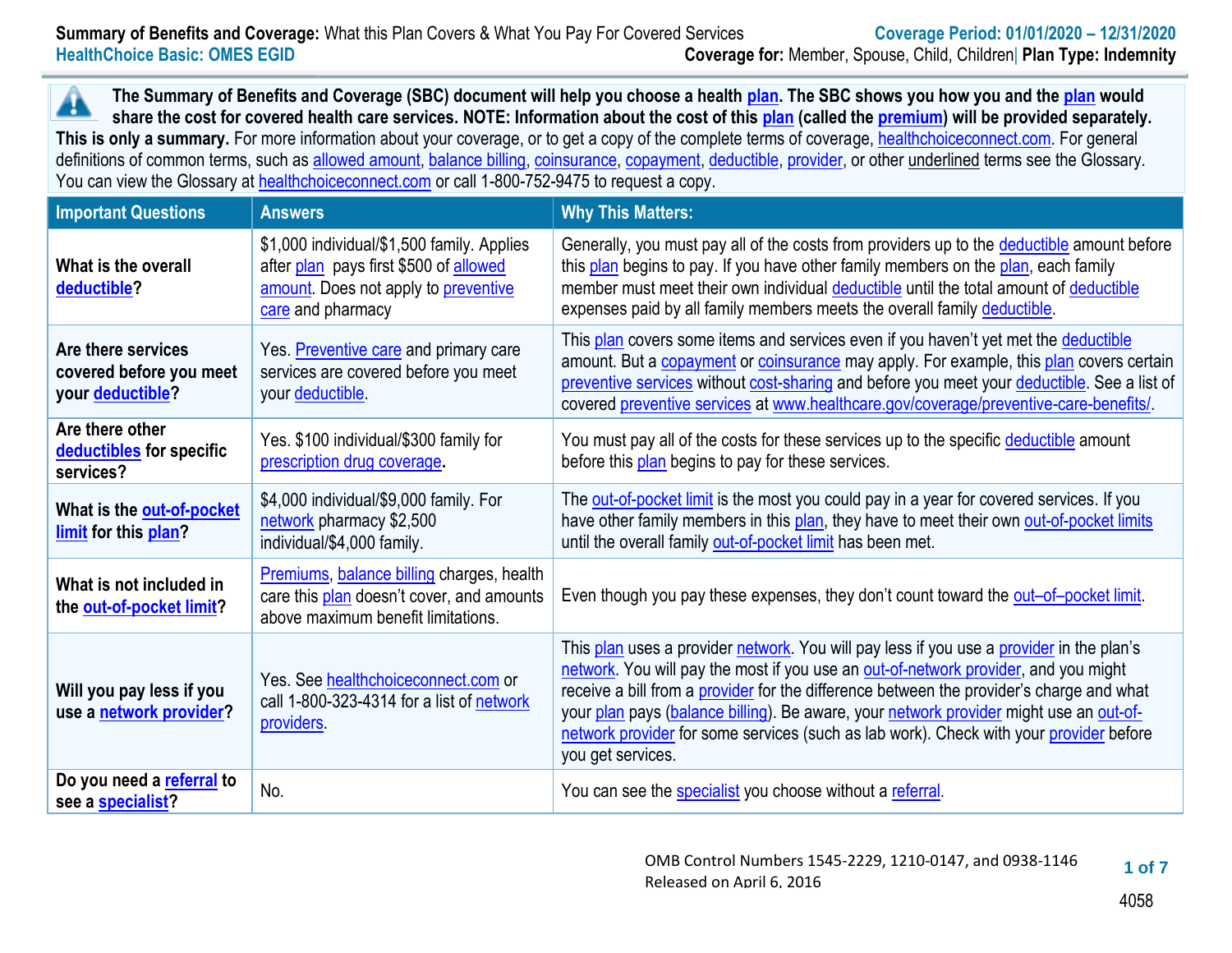<u>И.</u>

All **[copayment](https://www.healthcare.gov/sbc-glossary/#copayment)** and **[coinsurance](https://www.healthcare.gov/sbc-glossary/#coinsurance)** costs shown in this chart are after your **[deductible](https://www.healthcare.gov/sbc-glossary/#deductible)** has been met, if a **[deductible](https://www.healthcare.gov/sbc-glossary/#deductible)** applies.

|                                                              |                                                     | <b>What You Will Pay</b>                                                                                                                                                                         |                                                                        |                                                                                                                      |  |
|--------------------------------------------------------------|-----------------------------------------------------|--------------------------------------------------------------------------------------------------------------------------------------------------------------------------------------------------|------------------------------------------------------------------------|----------------------------------------------------------------------------------------------------------------------|--|
| <b>Common</b><br><b>Medical Event</b>                        | <b>Services You May Need</b>                        | <b>Network Provider</b><br>(You will pay the least)                                                                                                                                              | <b>Out-of-Network</b><br><b>Provider</b><br>(You will pay<br>the most) | <b>Limitations, Exceptions, &amp; Other Important</b><br><b>Information</b>                                          |  |
|                                                              | Primary care visit to treat<br>an injury or illness | Based on allowed amount: for the first<br>\$500: \$0/Member. Next \$1,000/ Member or<br>Amount above<br>\$1,500/Family: 100%. Next \$6,000/Member<br>allowed amount.<br>or \$15,000/Family: 50%. |                                                                        | <b>Balance billing applies to out-of-network</b><br>provider claims.                                                 |  |
| If you visit a health care<br>provider's office or<br>clinic | <b>Specialist visit</b>                             | Based on allowed amount: for the first<br>\$500: \$0/Member. Next \$1,000/ Member or<br>\$1,500 Family: 100%. Next \$6,000/Member<br>or \$15,000/Family: 50%.                                    | Amount above<br>allowed amount.                                        |                                                                                                                      |  |
|                                                              | Preventive care/screening/<br>immunization          | No charge                                                                                                                                                                                        | Amount above<br>allowed amount.                                        | <b>Balance billing applies to out-of-network</b><br>provider claims.                                                 |  |
|                                                              | Diagnostic test (x-ray,<br>blood work)              | Based on allowed amount: for the first<br>\$500: \$0/Member. Next \$1,000/ Member or<br>\$1,500 Family: 100%. Next \$6,000/Member<br>or \$15,000/Family: 50%.                                    | Amount above<br>allowed amount.                                        | Certification may be required. If certification is<br>not obtained, a 10% penalty or denial of                       |  |
| If you have a test                                           | Imaging (CT/PET scans,<br>MRI <sub>s</sub> )        | Based on allowed amount: for the first<br>\$500: \$0/Member. Next \$1,000/ Member or<br>\$1,500 Family: 100%. Next \$6,000/Member<br>or \$15,000/Family: 50%.                                    | Amount above<br>allowed amount                                         | benefits may occur. See plan handbook for<br>details. Balance billing applies to out-of-<br>network provider claims. |  |
| If you need drugs to<br>treat your illness or                | Generic drugs                                       | \$10 copay 30-day supply/\$25 copay<br>31-90 day supply/prescription                                                                                                                             | 50% prescription                                                       | See plan handbook for details.                                                                                       |  |
| condition<br>More information about                          | Preferred drugs                                     | \$45 copay 30-day supply/\$90 copay<br>31-90 day supply/prescription                                                                                                                             | 50% prescription                                                       | See plan handbook for details.                                                                                       |  |
| prescription drug<br>coverage is available at                | Non-preferred drugs                                 | \$75 copay 30-day supply/\$150 copay<br>31-90 day supply/prescription                                                                                                                            | 75% prescription                                                       | See plan handbook for details.                                                                                       |  |
| healthchoiceconnect.com                                      | <b>Specialty drugs</b>                              | Generic -\$10 copay*<br>Preferred - \$100 copay*<br>Non-preferred - \$200 copay                                                                                                                  | <b>Not Covered</b>                                                     | * Specialty medications are covered only up<br>to a 30-day supply per copay.                                         |  |
| If you have outpatient<br>surgery                            | Facility fee (e.g.,<br>ambulatory surgery center)   | Based on allowed amount: for the first<br>\$500: \$0/Member. Next \$1,000/ Member or                                                                                                             | Amount above<br>allowed amount.                                        | Certification may be required. If certification is<br>not obtained, a 10% penalty or denial of                       |  |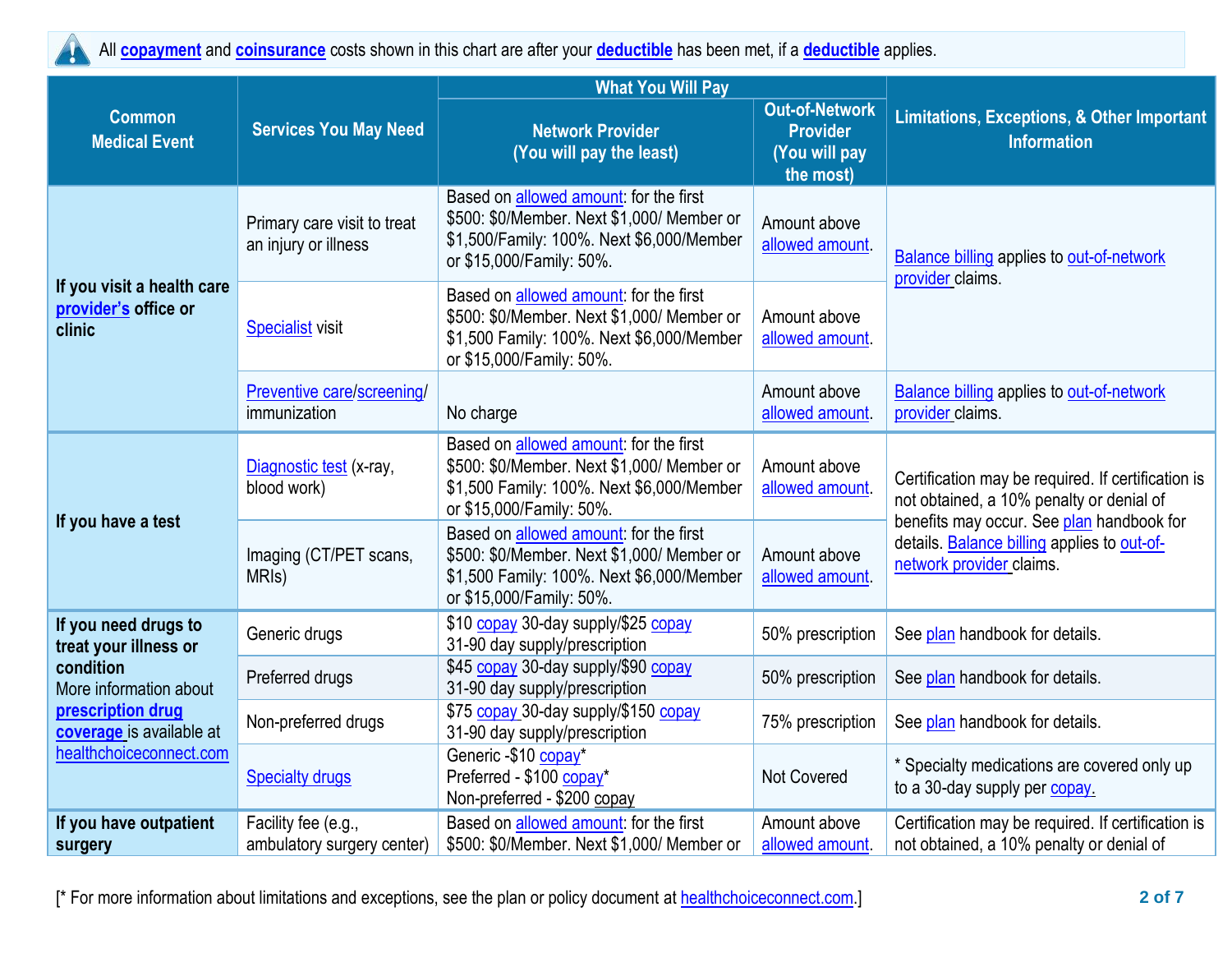|                                            |                                            | <b>What You Will Pay</b>                                                                                                                                              |                                                                        |                                                                                                                                             |
|--------------------------------------------|--------------------------------------------|-----------------------------------------------------------------------------------------------------------------------------------------------------------------------|------------------------------------------------------------------------|---------------------------------------------------------------------------------------------------------------------------------------------|
| <b>Common</b><br><b>Medical Event</b>      | <b>Services You May Need</b>               | <b>Network Provider</b><br>(You will pay the least)                                                                                                                   | <b>Out-of-Network</b><br><b>Provider</b><br>(You will pay<br>the most) | <b>Limitations, Exceptions, &amp; Other Important</b><br><b>Information</b>                                                                 |
|                                            |                                            | \$1,500 Family: 100%. Next \$6,000/Member<br>or \$15,000/Family: 50%.                                                                                                 |                                                                        | benefits may occur. See plan handbook for<br>details. Balance billing applies to out-of-                                                    |
|                                            | Physician/surgeon fees                     | Based on allowed amount: for the first<br>\$500: \$0/Member. Next \$1,000/ Member or<br>\$1,500 Family: 100%. Next \$6,000/Member<br>or \$15,000/Family: 50%.         | Amount above<br>allowed amount.                                        | network provider claims.                                                                                                                    |
|                                            | <b>Emergency room care</b>                 | Based on allowed amount: for the first<br>\$500: \$0/Member. Next \$1,000/ Member or<br>\$1,500 Family: 100%. Next \$6,000/Member<br>or \$15,000/Family: 50%.         | Amount above<br>allowed amount.                                        |                                                                                                                                             |
| If you need immediate<br>medical attention | <b>Emergency medical</b><br>transportation | Based on allowed amount: for the first<br>\$500: \$0/Member. Next \$1,000/ Member or<br>\$1,500 Family: 100%. Next \$6,000/Member<br>or \$15,000/Family: 50%.         | Amount above<br>allowed amount                                         | <b>Balance billing applies to out-of-network</b><br>provider claims.                                                                        |
|                                            | <b>Urgent care</b>                         | Based on allowed amount: for the first<br>\$500: \$0/Member. Next \$1,000/ Member or<br>\$1,500 Family: 100%. Next \$6,000/Member<br>or \$15,000/Family: 50%.         | Amount above<br>allowed amount.                                        |                                                                                                                                             |
| If you have a hospital                     | Facility fee (e.g., hospital<br>room)      | Based on allowed amount: for the first<br>\$500: \$0/Member. Next \$1,000/ Member or<br>\$1,500 Family: 100%. Next \$6,000/Member<br>or \$15,000/Family: 50%.         | Amount above<br>allowed amount                                         | Certification may be required. If certification is<br>not obtained, a 10% penalty or denial of<br>benefits may occur. See plan handbook for |
| stay                                       | Physician/surgeon fees                     | Based on <b>allowed amount</b> : for the first<br>\$500: \$0/Member. Next \$1,000/ Member or<br>\$1,500 Family: 100%. Next \$6,000/Member<br>or \$15,000/Family: 50%. | Amount above<br>allowed amount.                                        | details. Balance-billing applies to out-of-<br>network provider claims.                                                                     |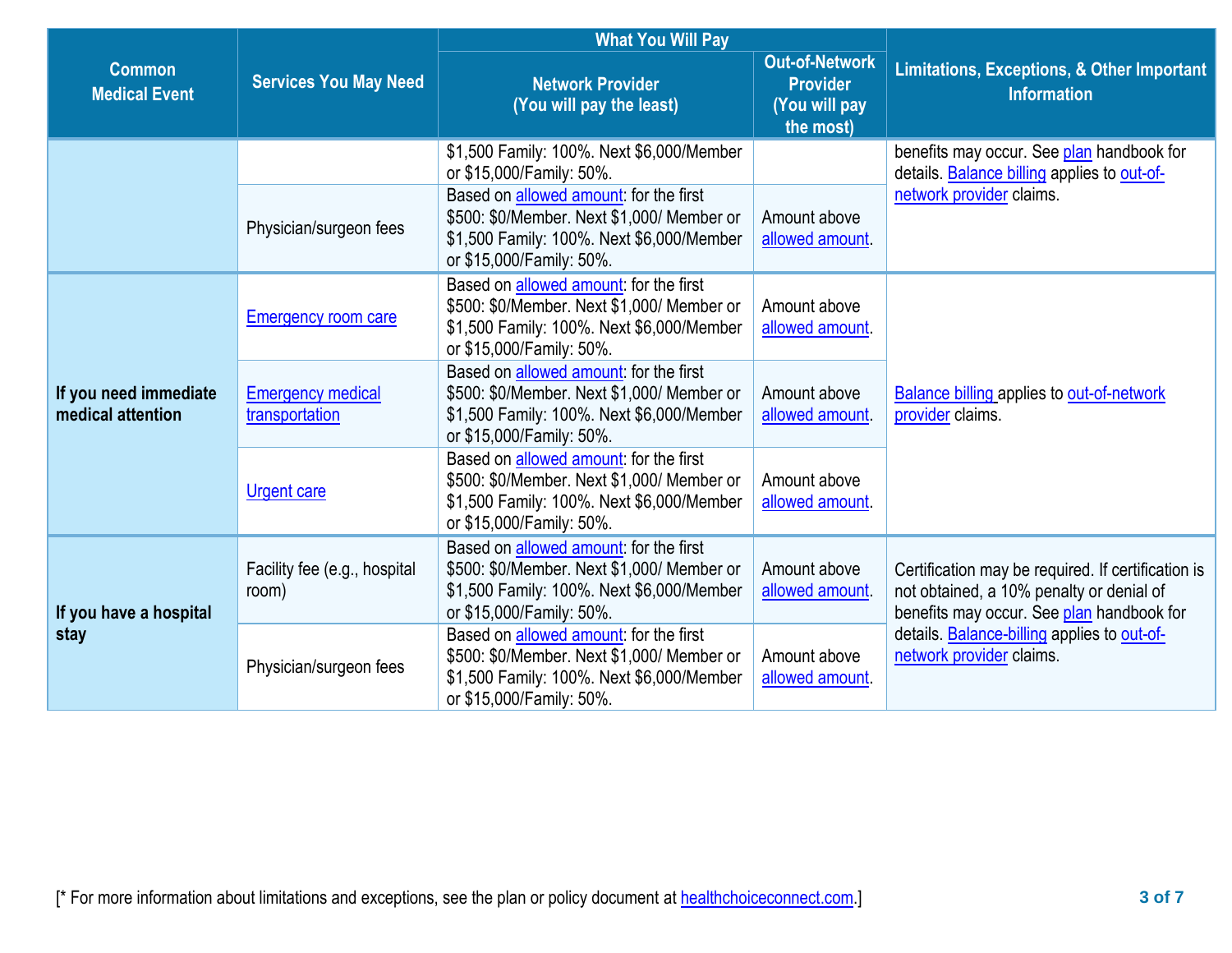|                                                                        |                                              | <b>What You Will Pay</b>                                                                                                                                      |                                                                        |                                                                                                                                                                                                                        |
|------------------------------------------------------------------------|----------------------------------------------|---------------------------------------------------------------------------------------------------------------------------------------------------------------|------------------------------------------------------------------------|------------------------------------------------------------------------------------------------------------------------------------------------------------------------------------------------------------------------|
| <b>Common</b><br><b>Medical Event</b>                                  | <b>Services You May Need</b>                 | <b>Network Provider</b><br>(You will pay the least)                                                                                                           | <b>Out-of-Network</b><br><b>Provider</b><br>(You will pay<br>the most) | <b>Limitations, Exceptions, &amp; Other Important</b><br><b>Information</b>                                                                                                                                            |
| If you need mental<br>health, behavioral                               | <b>Outpatient services</b>                   | Based on allowed amount: for the first<br>\$500: \$0/Member. Next \$1,000/ Member or<br>\$1,500 Family: 100%. Next \$6,000/Member<br>or \$15,000/Family: 50%. | Amount above<br>allowed amount.                                        | Limit of 20 visits per calendar year without<br>certification. Balance billing applies to out-of-<br>network provider claims.                                                                                          |
| health, or substance<br>abuse services                                 | Inpatient services                           | Based on allowed amount: for the first<br>\$500: \$0/Member. Next \$1,000/ Member or<br>\$1,500 Family: 100%. Next \$6,000/Member<br>or \$15,000/Family: 50%. | Amount above<br>allowed amount                                         | Certification may be required. If certification is<br>not obtained, a 10% penalty or denial of<br>benefits may occur. See plan handbook for<br>details. Balance billing applies to out-of-<br>network provider claims. |
|                                                                        | Office visits                                | Based on allowed amount: for the first<br>\$500: \$0/Member. Next \$1,000/ Member or<br>\$1,500 Family: 100%. Next \$6,000/Member<br>or \$15,000/Family: 50%. | Amount above<br>allowed amount.                                        | <b>Balance billing applies to out-of-network</b><br>provider claims.                                                                                                                                                   |
| If you are pregnant                                                    | Childbirth/delivery<br>professional services | Based on allowed amount: for the first<br>\$500: \$0/Member. Next \$1,000/ Member or<br>\$1,500 Family: 100%. Next \$6,000/Member<br>or \$15,000/Family: 50%. | Amount above<br>allowed amount.                                        | Includes one postpartum home visit, criteria<br>must be met. Balance billing applies to out-of-<br>network provider claims.                                                                                            |
|                                                                        | Childbirth/delivery facility<br>services     | Based on allowed amount: for the first<br>\$500: \$0/Member. Next \$1,000/ Member or<br>\$1,500 Family: 100%. Next \$6,000/Member<br>or \$15,000/Family: 50%. | Amount above<br>allowed amount                                         | Certification may be required. If certification is<br>not obtained, a 10% penalty or denial of<br>benefits may occur. See plan handbook for<br>details. Balance billing applies to out-of-<br>network provider claims. |
| If you need help<br>recovering or have<br>other special health<br>need | Home health care                             | Based on allowed amount: for the first<br>\$500: \$0/Member. Next \$1,000/ Member or<br>\$1,500 Family: 100%. Next \$6,000/Member<br>or \$15,000/Family: 50%. | Amount above<br>allowed amount.                                        | Certification may be required. If certification is<br>not obtained, a 10% penalty or denial of<br>benefits may occur. See plan handbook for<br>details. (Up to 100 visits per calendar year.)                          |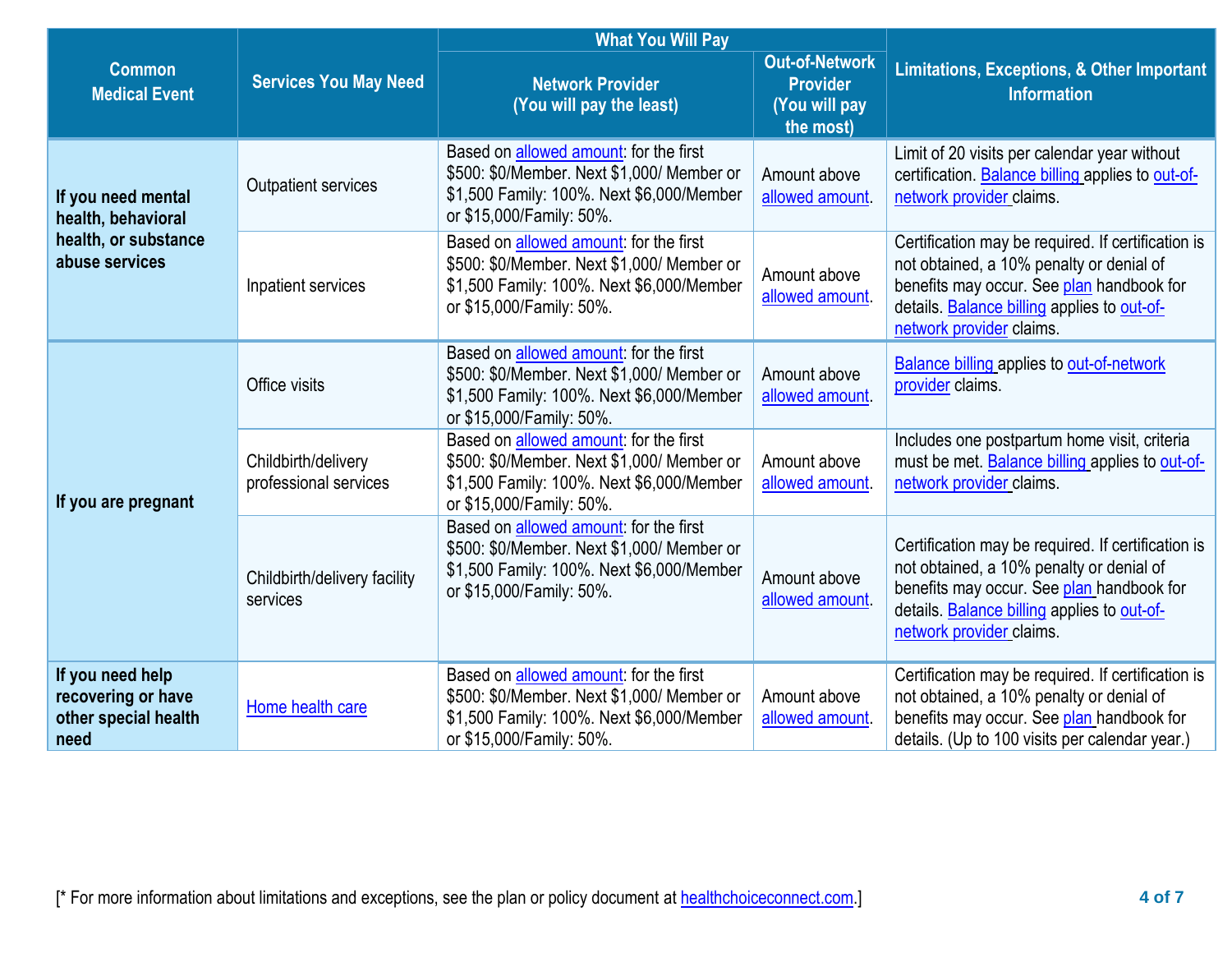|                                           |                                     | <b>What You Will Pay</b>                                                                                                                                      |                                 |                                                                                                                                                                                                                                                                          |  |
|-------------------------------------------|-------------------------------------|---------------------------------------------------------------------------------------------------------------------------------------------------------------|---------------------------------|--------------------------------------------------------------------------------------------------------------------------------------------------------------------------------------------------------------------------------------------------------------------------|--|
| <b>Common</b><br><b>Medical Event</b>     | <b>Services You May Need</b>        | <b>Out-of-Network</b><br><b>Network Provider</b><br><b>Provider</b><br>(You will pay the least)<br>(You will pay<br>the most)                                 |                                 | Limitations, Exceptions, & Other Important<br><b>Information</b>                                                                                                                                                                                                         |  |
|                                           | <b>Rehabilitation services</b>      | Based on allowed amount: for the first<br>\$500: \$0/Member. Next \$1,000/ Member or<br>\$1,500 Family: 100%. Next \$6,000/Member<br>or \$15,000/Family: 50%. | Amount above<br>allowed amount. | Certification may be required. If certification is<br>not obtained, a 10% penalty or denial of<br>benefits may occur. See plan handbook for<br>details. (Up to 60 visits per calendar year for<br>each type of therapy including physical,<br>occupational, and speech.) |  |
|                                           | <b>Habilitation services</b>        | <b>Not Covered</b>                                                                                                                                            | Not Covered                     | <b>Excluded services</b>                                                                                                                                                                                                                                                 |  |
|                                           | <b>Skilled nursing care</b>         | Based on allowed amount: for the first<br>\$500: \$0/Member. Next \$1,000/ Member or<br>\$1,500 Family: 100%. Next \$6,000/Member<br>or \$15,000/Family: 50%. | Amount above<br>allowed amount. | Certification may be required. If certification is<br>not obtained, a 10% penalty or denial of<br>benefits may occur. See plan handbook for<br>details. (Up to 100 days per calendar year.)                                                                              |  |
|                                           | <b>Durable medical</b><br>equipment | Based on allowed amount: for the first<br>\$500: \$0/Member. Next \$1,000/ Member or<br>\$1,500 Family: 100%. Next \$6,000/Member<br>or \$15,000/Family: 50%. | Amount above<br>allowed amount. | Certification may be required. If certification is<br>not obtained, a 10% penalty or denial of                                                                                                                                                                           |  |
|                                           | <b>Hospice services</b>             | Based on allowed amount: for the first<br>\$500: \$0/Member. Next \$1,000/ Member or<br>\$1,500 Family: 100%. Next \$6,000/Member<br>or \$15,000/Family: 50%. | Amount above<br>allowed amount  | benefits may occur. See plan handbook for<br>details.                                                                                                                                                                                                                    |  |
|                                           | Children's eye exam                 | Not Covered                                                                                                                                                   | Not Covered                     | <b>Excluded services</b>                                                                                                                                                                                                                                                 |  |
| If your child needs<br>dental or eye care | Children's glasses                  | <b>Not Covered</b>                                                                                                                                            | <b>Not Covered</b>              | <b>Excluded services</b>                                                                                                                                                                                                                                                 |  |
|                                           | Children's dental check-up          | <b>Not Covered</b>                                                                                                                                            | <b>Not Covered</b>              | <b>Excluded services</b>                                                                                                                                                                                                                                                 |  |

## **Excluded Services & Other Covered Services:**

| Services Your Plan Generally Does NOT Cover (Check your policy or plan document for more information and a list of any other excluded services.) |                              |                          |
|--------------------------------------------------------------------------------------------------------------------------------------------------|------------------------------|--------------------------|
| Acupuncture (except for anesthesia)                                                                                                              | <b>Habilitation services</b> | Routine eye care (Adult) |
| Cosmetic surgery                                                                                                                                 | Long-term care               | Routine foot care        |
| Dental care                                                                                                                                      | Private-duty nursing         | Weight loss programs     |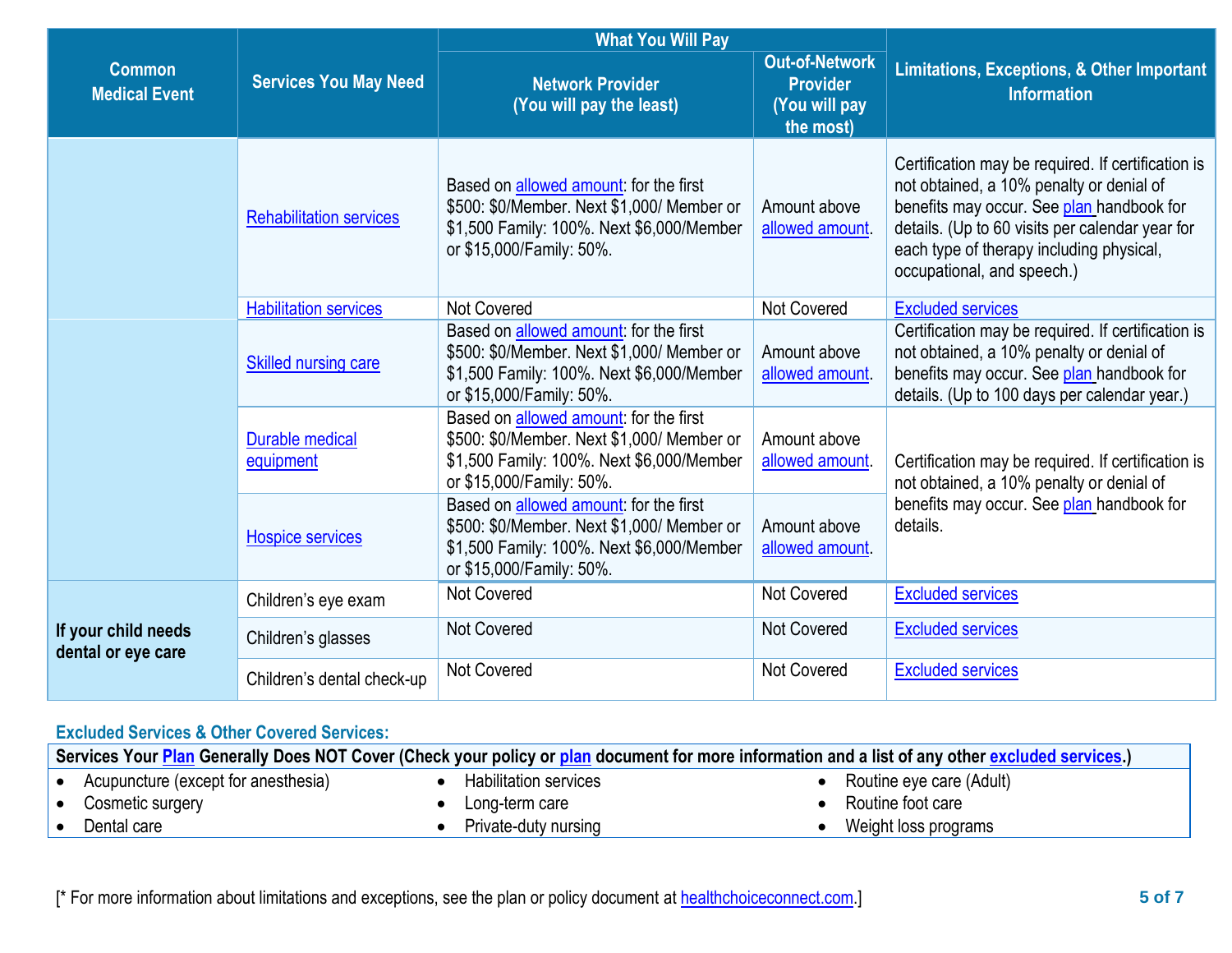| Other Covered Services (Limitations may apply to these services. This isn't a complete list. Please see your plan document.) |                                                     |                                                    |
|------------------------------------------------------------------------------------------------------------------------------|-----------------------------------------------------|----------------------------------------------------|
| Bariatric Surgery (Limited coverage for certain                                                                              | Hearing aids (under the age of 18, 1 every 48       | <b>CDC-recognized National Diabetes Prevention</b> |
| treatments)                                                                                                                  | months per hearing impaired ear)                    | Program                                            |
| Chiropractic care (60 visits per calendar year)                                                                              | Infertility treatment (Limited coverage for certain | Non-emergency care when traveling outside the      |
|                                                                                                                              | services, drugs and treatment)                      | J.S.                                               |

Your Rights to Continue Coverage: There are agencies that can help if you want to continue your coverage after it ends. The contact information for those agencies is: Contact the plan at 1-800-752-9475. Other coverage options may be available to you too, including buying individual insurance coverage through the Health Insurance [Marketplace.](https://www.healthcare.gov/sbc-glossary/#marketplace) For more information about the [Marketplace,](https://www.healthcare.gov/sbc-glossary/#marketplace) visit [www.HealthCare.gov](http://www.healthcare.gov/) or call 1-800-318-2596.

Your Grievance and Appeals Rights: There are agencies that can help if you have a complaint against your [plan](https://www.healthcare.gov/sbc-glossary/#plan) for a denial of a [claim.](https://www.healthcare.gov/sbc-glossary/#claim) This complaint is called a [grievance](https://www.healthcare.gov/sbc-glossary/#grievance) or [appeal.](https://www.healthcare.gov/sbc-glossary/#appeal) For more information about your rights, look at the explanation of benefits you will receive for that medical [claim.](https://www.healthcare.gov/sbc-glossary/#claim) Your [plan](https://www.healthcare.gov/sbc-glossary/#plan) documents also provide complete information to submit a [claim,](https://www.healthcare.gov/sbc-glossary/#claim) [appeal,](https://www.healthcare.gov/sbc-glossary/#appeal) or a [grievance](https://www.healthcare.gov/sbc-glossary/#grievance) for any reason to your [plan.](https://www.healthcare.gov/sbc-glossary/#plan) For more information about your rights, this notice, or assistance, contact: EGID Health Claims Administrator 1-800-323-4314, TTY 711, HealthChoice Member Services 405-717-8780 or toll free 1-800-752-9475 TDD Oklahoma City Area: 1-405-949-2281, TDD All Areas: 1-866-447-0436. Additionally, a consumer assistance program can help you file your appeal. Contact the Oklahoma Insurance Department at [www.ok.gov/oid/Consumers/Consumer\\_Assistance/index.html.](http://www.ok.gov/oid/Consumers/Consumer_Assistance/index.html)

## **Does this plan provide Minimum Essential Coverage? Yes**.

If you don't have [Minimum Essential Coverage](https://www.healthcare.gov/sbc-glossary/#minimum-essential-coverage) for a month, you'll have to make a payment when you file your tax return unless you qualify for an exemption from the requirement that you have health coverage for that month.

## **Does this plan meet Minimum Value Standards? Yes**.

If your [plan](https://www.healthcare.gov/sbc-glossary/#plan) doesn't meet the [Minimum Value Standards,](https://www.healthcare.gov/sbc-glossary/#minimum-value-standard) you may be eligible for a [premium tax credit](https://www.healthcare.gov/sbc-glossary/#premium-tax-credits) to help you pay for a plan through the [Marketplace.](https://www.healthcare.gov/sbc-glossary/#marketplace)

**Language Access Services:**

[Spanish (Español): Para obtener asistencia en Español, llame al 1-800-323-4314.] [Tagalog (Tagalog): Kung kailangan ninyo ang tulong sa Tagalog tumawag sa 1-800-323-4314.] [Chinese (中文): 如果需要中文的帮助, 请拨打这个号码 1-800-323-4314.] [Navajo (Dine): Dinek'ehgo shika at'ohwol ninisingo, kwiijigo holne' 1-800-323-4314.]

––––––––––––––––––––––*To see examples of how this plan might cover costs for a sample medical situation, see the next section.–––––––––––*–––––––––––